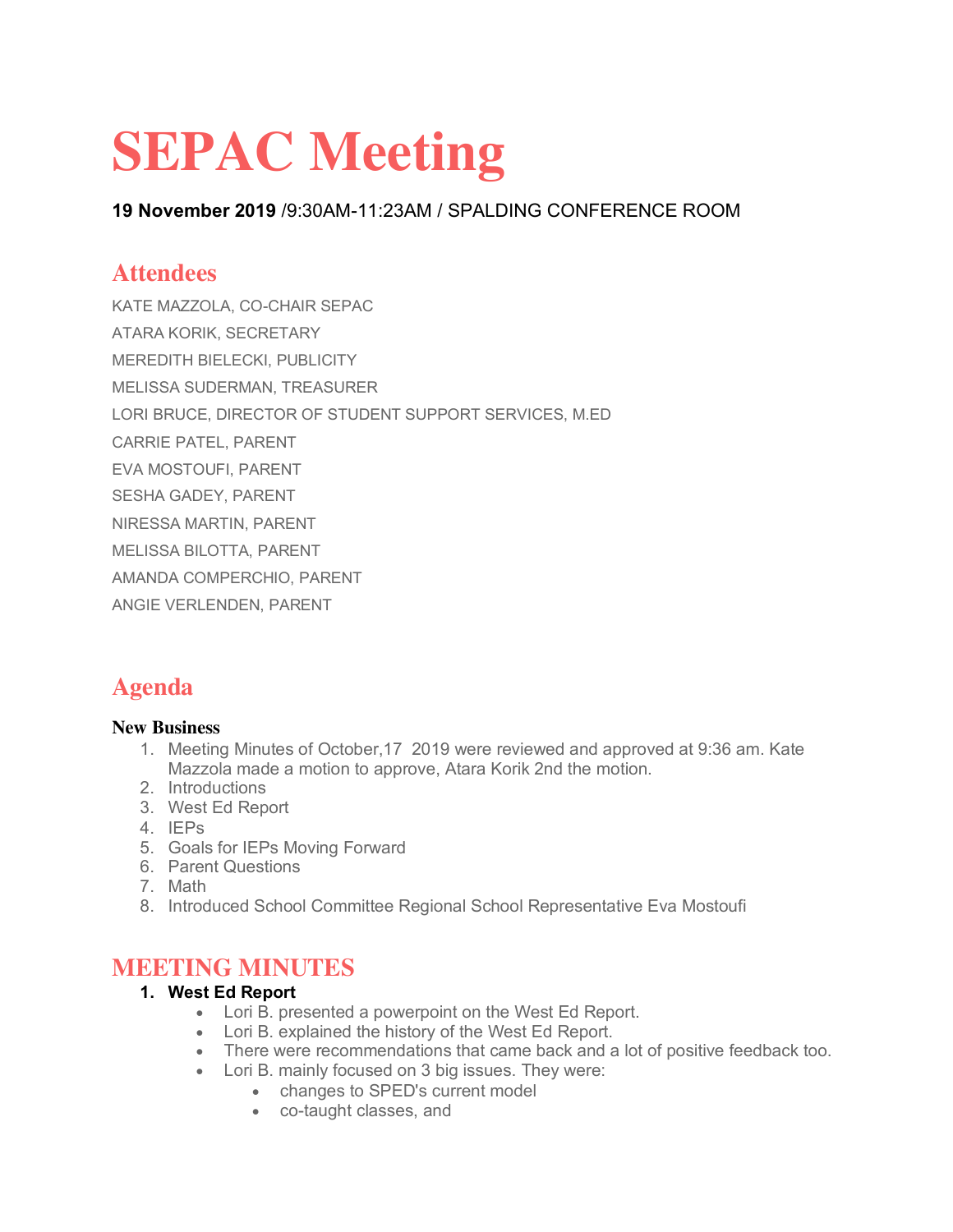- IEP clustered into grade levels.
- Dr. Sidell is currently reviewing and assessing different Math Programs.
- Lots of good work is being done in the school but there is also room for growth.. Lori B. believes this is a really good program and a lot of good work is being done. She is proud to work in Carlisle and with all the staff.

#### **2. IEP**

- Lori B. has been working on IEPs since summer, 2019.
- Staff participated an IEP training in early September.
- Staff has been receiving trainings on legal/regulatory issues around IEPs and what an IEP should look like.
- IEPs should not change drastically from year to year.
- IEPs need to be streamlined across the board.
- Staff has been very open and grateful for the training.
- Different issues for Elementary School than for Middle School.
- Different accommodations for Elementary to Middle school.
- Middle school students with IEPs work on study skills instead of taking a foreign language.
- Idea to have smaller groups putting kids together based on need, not schedule.

#### **3. Goals for IEPs Moving Forward**

- Lori B. stated we need literacy specialists across different grades.
- Lori B. met with General Ed and SPED teachers for middle school and is scheduled to meet with elementary in early December.
- All IEPs are well written, but not all data driven, need to change benchmarks to make more measurable.
- It will take a year to hash out all the IEPs.
- The focus is reviewing Elementary School one IEP at a time.<br>• There will be a January training on Dyslexia. The bar needs to
- There will be a January training on Dyslexia. The bar needs to be set high, and there needs to be a balance between challenging the students but not causing anxiety.
- Focus on Literacy. Bring students up to reading level. Design graphic organizers.
- Strengthen data piece. Data teams are powerful for schools.
- Paras to collect more data.
- Will focus on the bigger Para picture. What teachers need Paras and what the Paras should focus on
- Need to work on anxiety in middle school.

#### **4. Parent Questions and Answers**

- Question from a parent, *What progress monitoring is there during the yea*r? Lori B. answered There will be 3 progress notes throughout the year which have to be data based. If there is not enough data it must be explained why.
- A parent asked *what is SLP testing*? SLP testing is language testing. The testing shows where deficits are coming from in terms of articulation, word retrieval and social language.
- A parent asked a question about streamlining ELA curriculum. The Star 3000 Renaissance Program, is used Middle school, Fundations in Elementary and Just Words is also used in 4th grade.
- Para's had a training on supporting higher order of thinking, Lori B. did the training.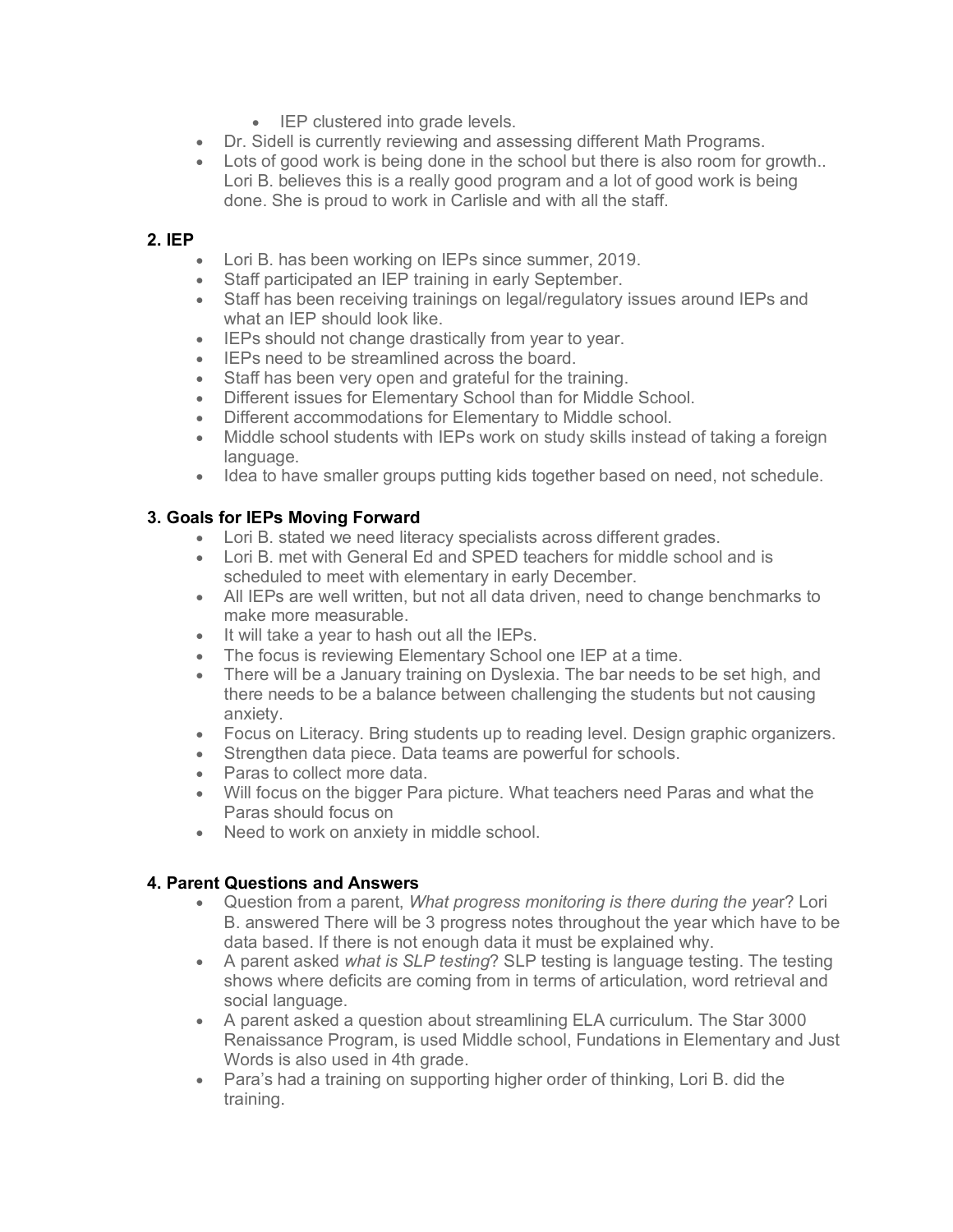- Question from parent about adding other techniques to the teachers tool box such as Orton-Gillingham. The school is using Wilson, Heggerty Phonemic Awareness program for little kids, everyone will be trained in it. Staff develop programs that are individualized for each student.
- A parent asked if there will be training for Wilson and how they will be trained. There is a three day training with didactic and clinical blocks.
- A parent asked a question pertaining to a search for a new math teacher. Leslie Yanka will be returning to her position as Math Supporter.
- A Parent made note that there needs to be a continuum across the grades. Classrooms should be built based on data. There should be more reading specialists. Also asked if Dr. Mackalis works w/ other specialists. Lori B. says she does.
- Another parent made a statement that we should know what our goals are. At the end of the year we should know where our kids are.
- Another parent suggested we need error analysis.
- Parent said the school needs to move forward. Lori B. said the teachers are very open and willing. Teachers are very appreciative and learning.
- Another parent commented that teachers are aware of children's needs.
- Parent asked if we have all the resources and teachers that we need. Is everyone getting covered?
- Parent concerned with dyslexia. Parent reads a quote from West Ed Report. Parent is concerned with the level of training of teachers, specifically regarding dyslexia and dysgraphia. Lori B. answers that teachers are mostly experienced with training. She would not allow anyone to teach a child if they didn't have experience with their disability. Parent asked Lori if she feels that every student is matched with a special educator that is qualified to help them. Lori B. said last year no, this year yes.
- Another parent mentioned that there needs to be support for self-esteem issues.
- The parents asked Lori B. how she felt about the article that the Mosquito wrote. Lori B. felt that they did a good job and that it would have been a difficult article to write if you weren't an educator.
- A Parent asked Lori B. if she thinks we should be testing kids earlier, she answered yes.
- A parent asked about the suggestion by the school committee that the administration is not taking the West Ed Report seriously. Lori B. assured everyone that they are. Also Eva M. answered that the School Committee is here to make sure it will be taken seriously and that it will all be accounted for.

#### **5. Math**

- A parent asked a question pertaining to a search for a new math teacher. Leslie Yanka will be returning to her position as Math Supporter.
- Dr. Sidell looking into a less language based math program.
- Currently using Everyday Math.
- Reliance on box program has failed. Not every child is on an IEP that struggles with math or language.

#### **6. School Committee Regional School Representative Eva Mostoufi**

- The School Committee is a public forum. Meetings are on Wednesday at 7pm. They are usually every 2nd or 3rd Wednesday. Please check calendar to confirm.
- Eva invited everyone to come to the School Committee meetings.